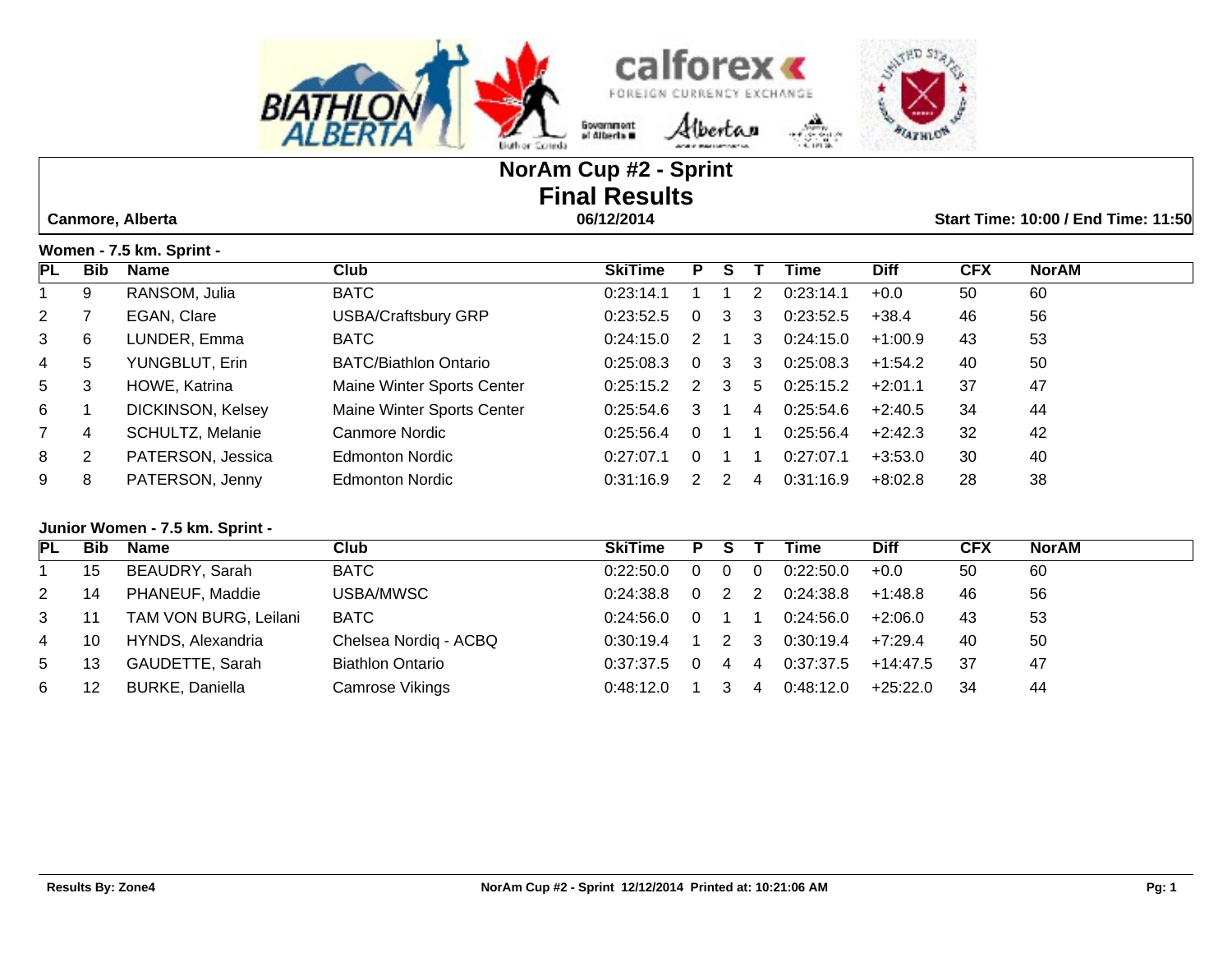| PL             | <b>Bib</b> | <b>Name</b>                 | Club                           | <b>SkiTime</b> | $\overline{P}$ | $\overline{\mathbf{s}}$ | $\mathbf{T}$             | <b>Time</b> | <b>Diff</b> | <b>CFX</b>     | <b>NorAM</b> |
|----------------|------------|-----------------------------|--------------------------------|----------------|----------------|-------------------------|--------------------------|-------------|-------------|----------------|--------------|
| $\mathbf 1$    | 119        | DICKSON, Emily              | Caledonia Nordic Ski Club      | 0:24:37.4      | $\mathbf{1}$   | $\mathbf 0$             | $\mathbf{1}$             | 0:24:37.4   | $+0.0$      | 50             | 60           |
| 2              | 47         | MOSER, Nadia                | <b>Biathlon Yukon</b>          | 0:25:43.7      | $\mathbf{1}$   | 0                       | 1                        | 0:25:43.7   | $+1:06.3$   | 46             | 56           |
| 3              | 50         | SEPANDJ, Darya              | <b>Foothills Nordic</b>        | 0:26:31.6      | 0              | 2                       | 2                        | 0:26:31.6   | $+1:54.2$   | 43             | 53           |
| 4              | 38         | BANKES, Megan               | <b>Foothills Nordic</b>        | 0:26:37.1      | $\mathbf{1}$   | 3                       | 4                        | 0:26:37.1   | $+1:59.7$   | 40             | 50           |
| 5              | 17         | POISSON-GRÉGOIRE, SarahACBQ |                                | 0:27:06.6      | 0              | 1                       | $\mathbf 1$              | 0:27:06.6   | $+2:29.2$   | 37             | 47           |
| 6              | 46         | BANSER, Tekarra             | <b>Telemark Biathlon</b>       | 0:27:22.7      | 1              | 0                       | $\mathbf 1$              | 0:27:22.7   | $+2:45.3$   | 34             | 44           |
| $\overline{7}$ | 26         | ELLINGSON, Siena            | Ginger Biathlon/LNR/Mt. Itsca  | 0:27:29.8      | 4              | 1                       | 5                        | 0:27:29.8   | $+2:52.4$   | 32             | 42           |
| 8              | 34         | HAMEL, Charlotte            | <b>ACBQ</b>                    | 0:27:33.6      | $\mathbf{1}$   | 0                       | $\mathbf{1}$             | 0:27:33.6   | $+2:56.2$   | 30             | 40           |
| 9              | 32         | CHONG, Kendall              | <b>BATC/Foothills Nordic</b>   | 0:27:57.9      | 0              | 3                       | 3                        | 0:27:57.9   | $+3:20.5$   | 28             | 38           |
| 10             | 36         | ROBERTSON, Bryn             | <b>Foothills Nordic</b>        | 0:28:02.8      | $\mathbf 1$    | 3                       | $\overline{\mathcal{A}}$ | 0:28:02.8   | $+3:25.4$   | 26             | 36           |
| 11             | 41         | GOWLING, Gillian            | <b>Rocky Mountain Racers</b>   | 0:28:18.1      | 0              | 3                       | 3                        | 0:28:18.1   | $+3:40.7$   | 24             | 34           |
| 12             | 40         | LAPOINTE, Claire            | Caledonia Nordic Ski Club      | 0:28:22.0      | $\overline{2}$ | $\mathbf 0$             | 2                        | 0:28:22.0   | $+3:44.6$   | 22             | 32           |
| 13             | 24         | CHICOINE, Kirsten           | <b>Foothills Nordic</b>        | 0:28:34.6      | 3              | 1                       | 4                        | 0:28:34.6   | $+3:57.2$   | 20             | 30           |
| 14             | 20         | SMAILES, Jennah             | <b>Telemark Biathlon</b>       | 0:29:02.1      | 3              | $\mathbf{1}$            | 4                        | 0:29:02.1   | $+4:24.7$   | 18             | 28           |
| 15             | 21         | CHICOINE, Reagan            | <b>Foothills Nordic</b>        | 0:29:11.5      | $\mathbf{1}$   | 2                       | 3                        | 0:29:11.5   | $+4:34.1$   | 16             | 26           |
| 16             | 35         | LEIGHTON, Jordyn            | <b>Biathlon Ontario</b>        | 0:29:19.2      | 2              | $\mathbf 1$             | 3                        | 0:29:19.2   | $+4:41.8$   | 15             | 25           |
| 17             | 30         | PUTNAM, Elise               | <b>National Guard Biathlon</b> | 0:29:37.2      | 0              | 3                       | 3                        | 0:29:37.2   | $+4:59.8$   | 14             | 24           |
| 18             | 18         | CAMPBELL, Caitlin           | <b>Biathlon PEI</b>            | 0:30:04.6      | 3              | 2                       | 5                        | 0:30:04.6   | $+5:27.2$   | 13             | 23           |
| 19             | 49         | <b>WAICHLER, Claire</b>     | Methow Valley Biathlon         | 0:30:25.6      | 4              | $\overline{2}$          | 6                        | 0:30:25.6   | $+5:48.2$   | 12             | 22           |
| 20             | 51         | TEETZEN, Kyra               | Cariboo Ski Touring Club       | 0:30:31.2      | 0              | 3                       | 3                        | 0:30:31.2   | $+5:53.8$   | 10             | 21           |
| 21             | 27         | GILLETT, Katrine            | <b>Canmore Nordic</b>          | 0:30:41.0      | 4              | $\overline{c}$          | 6                        | 0:30:41.0   | $+6:03.6$   | 8              | 20           |
| 22             | 48         | TURNER, Mackenzie           | <b>Biathlon Ontario</b>        | 0:31:04.6      | $\mathbf 1$    | 0                       | $\mathbf 1$              | 0:31:04.6   | $+6:27.2$   | 7              | 19           |
| 23             | 22         | CLOTHIER, Leah              | Saskatoon Bullzi               | 0:31:17.9      | $\overline{2}$ | $\mathbf 1$             | 3                        | 0:31:17.9   | $+6:40.5$   | $\,6$          | 18           |
| 24             | 29         | WOODMAN, Rachael            | <b>Biathlon PEI</b>            | 0:31:48.2      | $\overline{2}$ | 2                       | 4                        | 0:31:48.2   | $+7:10.8$   | 5              | 17           |
| 25             | 44         | <b>BARGEN, Chloe</b>        | Biathlon Saskatchewan          | 0:32:04.9      | $\mathbf{1}$   | 3                       | 4                        | 0:32:04.9   | $+7:27.5$   | 4              | 16           |
| 26             | 31         | ROLL, Madison               | Cariboo Ski Touring Club       | 0:32:08.4      | 1              | 1                       | 2                        | 0:32:08.4   | $+7:31.0$   | 3              | 15           |
| 27             | 37         | SAVILL, Mackenzie           | <b>Biathlon Ontario</b>        | 0:32:11.4      | $\mathbf{1}$   | 3                       | $\overline{4}$           | 0:32:11.4   | $+7:34.0$   | $\overline{c}$ | 14           |
| 28             | 19         | <b>RUNNALLS, Ashley</b>     | <b>Calgary Biathlon Racers</b> | 0:32:25.9      | 3              | 3                       | 6                        | 0:32:25.9   | $+7:48.5$   | $\mathbf 1$    | 13           |
| 29             | 43         | STADNYK, Hanne              | Biathlon Saskatchewan          | 0:33:20.9      | $\mathbf 1$    | 2                       | 3                        | 0:33:20.9   | $+8:43.5$   |                | 12           |
| 30             | 28         | NOTSCHAELE, Sydney          | <b>Biathlon Saskatchewan</b>   | 0:33:29.4      | 3              | $\overline{\mathbf{c}}$ | 5                        | 0:33:29.4   | $+8:52.0$   |                | 11           |
| 31             | 39         | ALEXANDER, Kathleen         | Wapiti Nordic                  | 0:33:44.5      | 0              | 0                       | $\mathbf 0$              | 0:33:44.5   | $+9:07.1$   |                | 10           |

# **Youth Women - 7.5 km. Sprint -**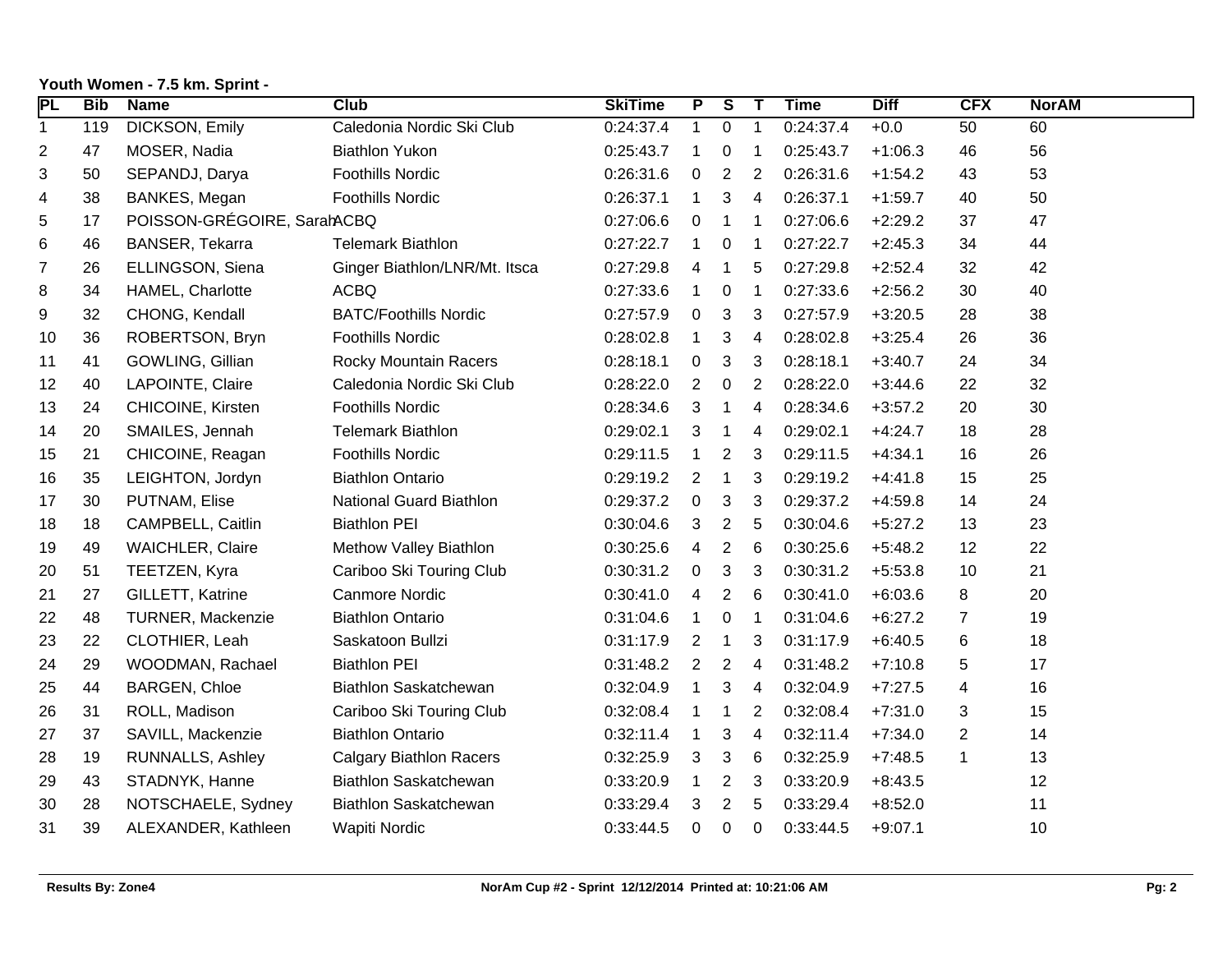### **Youth Women Continued ... - 7.5 km. Sprint -**

| <b>IPL</b> | <b>Bib</b> | Name               | Club                         | <b>SkiTime</b> | P | s |    | Time      | <b>Diff</b> | <b>CFX</b> | <b>NorAM</b> |
|------------|------------|--------------------|------------------------------|----------------|---|---|----|-----------|-------------|------------|--------------|
| 32         | 16         | NIEMI, Keira       | <b>Biathlon Ontario</b>      | 0.33:50.0      |   |   | 5  | 0:33:50.0 | $+9:12.6$   |            | 9            |
| 33         | 33         | TUHKASAARI, Jasmin | <b>Biathlon Ontario</b>      | 0:34:05.8      |   | 4 |    | 0:34:05.8 | $+9:28.4$   |            | 8            |
| 34         | 25         | DONOVAN, Emma      | Regina Biathlon Club         | 0:34:58.1      |   | 4 |    | 0:34:58.1 | $+10:20.7$  |            |              |
| 35         | 23         | HARTLEY, Kayla     | Biathlon Saskatchewan        | 0:36:26.8      |   | 0 | -3 | 0:36:26.8 | $+11.49.4$  |            | 6            |
| 36         | 42         | WEIR, Makenna      | <b>Biathlon Saskatchewan</b> | 0:37:25.8      |   |   | -5 | 0:37:25.8 | $+12:48.4$  |            | 4            |
| 37         | 45         | BOYLE, Heather     | Biathlon Saskatchewan        | 0.41.49.8      | 4 |   |    | 0:41:49.8 | $+17:12.4$  |            |              |

### **Men - 10 km. Sprint -**

| PL             | <b>Bib</b> | <b>Name</b>                | <b>Club</b>                     | <b>SkiTime</b> | P.             | S.             |   | <b>Time</b> | <b>Diff</b> | <b>CFX</b> | <b>NorAM</b> |
|----------------|------------|----------------------------|---------------------------------|----------------|----------------|----------------|---|-------------|-------------|------------|--------------|
| 1              | 52         | DAVIES, Macx               | National Team                   | 0:26:16.5      | $\overline{2}$ | 0              | 2 | 0:26:16.5   | $+0.0$      | 50         | 60           |
| $\overline{c}$ | 61         | GOW, Christian             | National Team                   | 0:26:36.0      | 2              | 0              | 2 | 0:26:36.0   | $+19.5$     | 46         | 56           |
| 3              | 53         | NEUMANN, Matthew           | Caledonia Nordic Ski Club       | 0:27:54.7      | 0              | 2              | 2 | 0:27:54.7   | $+1:38.2$   | 43         | 53           |
| 4              | 56         | SMITH, Casey               | Maine Winter Sports Center      | 0:27:57.0      | 2              |                | 3 | 0:27:57.0   | $+1:40.5$   | 40         | 50           |
| 5              | 72         | JOHNSON, Patrick           | USBA/Far West Elite Team        | 0:27:58.7      | 2              | 2              | 4 | 0:27:58.7   | $+1:42.2$   | 37         | 47           |
| 6              | 54         | GIBSON, Michael            | <b>CGRP</b>                     | 0:28:13.8      | 2              |                | 3 | 0:28:13.8   | $+1:57.3$   | 34         | 44           |
| $\overline{7}$ | 71         | <b>BERTRAND, Guillaume</b> | Rocky Mountain Racers/ACBQ      | 0:28:25.3      | 2              | 1              | 3 | 0:28:25.3   | $+2:08.8$   | 32         | 42           |
| 8              | 57         | DOHERTY, Sean              | USBA/X Team                     | 0:28:33.9      | 2              | 0              | 2 | 0:28:33.9   | $+2:17.4$   | 30         | 40           |
| 9              | 55         | DALBERG, Jacob             | <b>National Guard Biathlon</b>  | 0:28:50.0      | 2              | 0              | 2 | 0:28:50.0   | $+2:33.5$   | 28         | 38           |
| 10             | 68         | POFFENROTH, William        | <b>Rocky Mountain Racers</b>    | 0:28:53.5      |                | 1              | 2 | 0:28:53.5   | $+2:37.0$   | 26         | 36           |
| 11             | 70         | DRAISSIGACKER, Ethan       | <b>CGRP</b>                     | 0:29:13.6      | 0              | $\overline{2}$ | 2 | 0:29:13.6   | $+2:57.1$   | 24         | 34           |
| 12             | 66         | <b>BLAIS, Vincent</b>      | <b>ACBQ</b>                     | 0:29:27.1      |                | 3              | 4 | 0:29:27.1   | $+3:10.6$   | 22         | 32           |
| 13             | 58         | MACKENZIE, Jasper          | Winsport                        | 0:29:53.1      |                |                | 2 | 0:29:53.1   | $+3:36.6$   | 20         | 30           |
| 14             | 62         | DURTSCHI, Max              | USBA X-Team                     | 0:30:34.0      | 4              | 2              | 6 | 0:30:34.0   | $+4:17.5$   | 18         | 28           |
| 15             | 59         | THOMPSON, Beau             | Rocky Mountain Racers           | 0:31:01.8      | 2              | $\overline{2}$ | 4 | 0:31:01.8   | $+4:45.3$   | 16         | 26           |
| 16             | 60         | CHISHOLM, Andrew           | <b>BATC/Canmore Nordic</b>      | 0:31:12.7      | 2              | 2              | 4 | 0:31:12.7   | $+4:56.2$   | 15         | 25           |
| 17             | 73         | SKINSTAD, Kai              | <b>Rocky Mountain Racers</b>    | 0:31:15.8      | 2              | 4              | 6 | 0:31:15.8   | $+4:59.3$   | 14         | 24           |
| 18             | 64         | <b>SCHRYER, Eric</b>       | <b>Biathlon Ontario/Chelsea</b> | 0:32:41.5      | $\overline{2}$ | 3              | 5 | 0:32:41.5   | $+6:25.0$   | 13         | 23           |
| 19             | 65         | UNDERWOOD, Nathan          | <b>Biathlon Ontario/Chelsea</b> | 0:33:08.5      | 2              | 3              | 5 | 0:33:08.5   | $+6:52.0$   | 12         | 22           |
| 20             | 69         | NOVAK, Grant               | Rocky Mountain Racers           | 0:33:37.7      | 0              |                |   | 0:33:37.7   | $+7:21.2$   | 10         | 21           |
| <b>DSQ</b>     | 67         | GOW, Scott                 | <b>National Team</b>            | ***            | 0              | 3              | 3 |             | ***         |            |              |
| <b>DNS 63</b>  |            | COTE, Patick               | Foothills Nordic                | $***$          |                |                |   | $***$       | $***$       |            |              |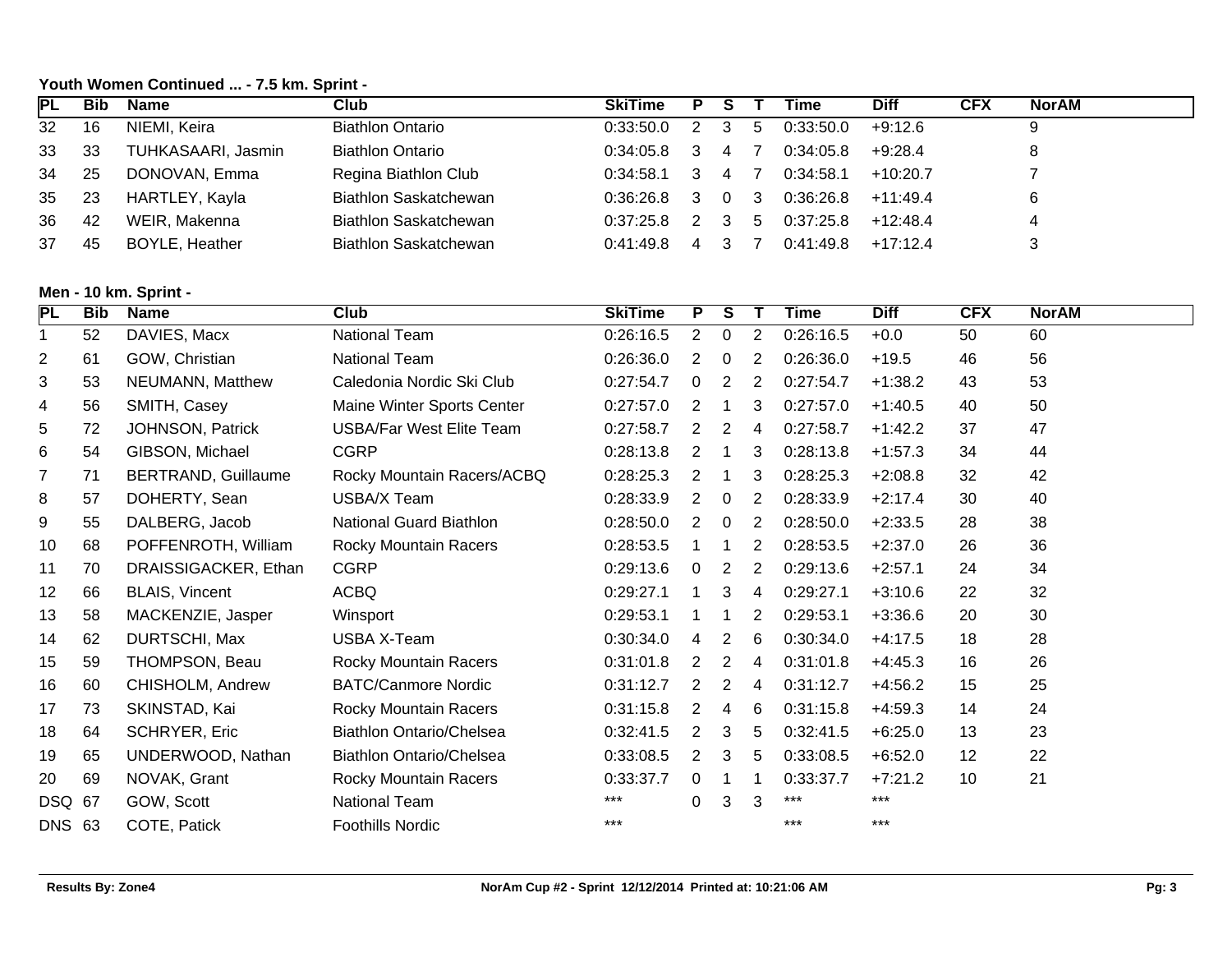# **Jury Decisions**

**Bib:** 67 **Time: Reason:** 5.6 - H: Deviated from mark trail.

#### **Junior Men - 10 km. Sprint -**

| PL             | <b>Bib</b> | <b>Name</b>                 | Club                              | <b>SkiTime</b> | P        | S | Т  | Time      | <b>Diff</b> | <b>CFX</b> | <b>NorAM</b> |
|----------------|------------|-----------------------------|-----------------------------------|----------------|----------|---|----|-----------|-------------|------------|--------------|
| 1              | 74         | <b>DUPUIS, Alexandre</b>    | <b>BATC</b>                       | 0:27:58.4      | 0        | 0 | 0  | 0:27:58.4 | $+0.0$      | 50         | 60           |
| $\overline{2}$ | 76         | HARDEN, Stuart              | <b>Rocky Mountain Racers</b>      | 0:28:10.1      | 0        | 1 |    | 0:28:10.1 | $+11.7$     | 46         | 56           |
| 3              | 89         | CAMPBELL, Carsen            | <b>BATC/Biathlon PEI</b>          | 0:28:13.0      | 2        | 1 | 3  | 0:28:13.0 | $+14.6$     | 43         | 53           |
| 4              | 81         | HUDEC, Matthew              | <b>BATC/Biathlon Saskatchewan</b> | 0:28:25.5      | $\Omega$ | 3 | 3  | 0:28:25.5 | $+27.1$     | 40         | 50           |
| 5              | 75         | MCELROY, Jordan             | National Guard Biathlon           | 0:29:12.6      | 0        | 2 | 2  | 0:29:12.6 | $+1:14.2$   | 37         | 47           |
| 6              | 80         | STRUM, Matt                 | <b>BATC/Canmore Nordic</b>        | 0:29:19.6      | 0        | 2 | 2  | 0:29:19.6 | $+1:21.2$   | 34         | 44           |
| $\overline{7}$ | 84         | MILLAR, Aidan               | <b>BATC/Canmore Nordic</b>        | 0:29:41.3      | 3        | 2 | 5  | 0:29:41.3 | $+1:42.9$   | 32         | 42           |
| 8              | 86         | ROOTS, Arthur               | <b>BATC/Caledonia Nordic</b>      | 0:29:53.3      |          | 3 | 4  | 0:29:53.3 | $+1:54.9$   | 30         | 40           |
| 9              | 92         | HALLIGAN, Brian             | Maine Winter Sports Ctr/USBA      | 0:30:09.1      | 4        | 1 | 5  | 0:30:09.1 | $+2:10.7$   | 28         | 38           |
| 10             | 91         | ELLINGSON, Jakob            | Mt. Itasca Biathlon               | 0:30:26.3      | 4        | 2 | 6  | 0:30:26.3 | $+2:27.9$   | 26         | 36           |
| 11             | 94         | BAKER, Zean                 | <b>NNW</b>                        | 0:30:48.7      | 2        | 2 | 4  | 0:30:48.7 | $+2:50.3$   | 24         | 34           |
| 12             | 88         | BOYD-PORTER, Seamus         | Avalon Biathlon Club              | 0:31:25.1      | 4        | 1 | 5  | 0:31:25.1 | $+3:26.7$   | 22         | 32           |
| 13             | 93         | BÉRUBÉ-LAROCHELLE, FéliACBQ |                                   | 0:31:25.6      |          | 2 | 3  | 0:31:25.6 | $+3:27.2$   | 20         | 30           |
| 14             | 83         | <b>GERWING, Nate</b>        | Rocky Mountain Racers             | 0:32:43.7      |          | 3 | 4  | 0:32:43.7 | $+4:45.3$   | 18         | 28           |
| 15             | 87         | HAMEL, Félix                | ACBQ                              | 0:33:37.0      |          | 2 | 3  | 0:33:37.0 | $+5:38.6$   | 16         | 26           |
| 16             | 85         | <b>ECCLESTON, Sasha</b>     | Camrose Vikings                   | 0:33:40.0      | 0        | 3 | 3  | 0:33:40.0 | $+5:41.6$   | 15         | 25           |
| 17             | 90         | CREASY, Reid                | <b>Camrose Vikings</b>            | 0:34:16.6      | 2        | 2 | 4  | 0:34:16.6 | $+6:18.2$   | 14         | 24           |
| 18             | 79         | SVAIKAUSKAS, Nicholas       | <b>Biathlon Ontario</b>           | 0:34:25.1      | 2        | 3 | 5  | 0:34:25.1 | $+6:26.7$   | 13         | 23           |
| 19             | 78         | NAKADA, Tadhg               | National Guard Biathlon           | 0:34:29.5      | 3        | 3 | 6  | 0:34:29.5 | $+6:31.1$   | 12         | 22           |
| 20             | 82         | SHOULDICE, Isaac            | <b>Biathlon Ontario</b>           | 0:35:32.3      | 2        | 2 | 4  | 0:35:32.3 | $+7:33.9$   | 10         | 21           |
| 21             | 77         | CURRY, Ben                  | Camrose Vikings                   | 0:48:19.0      | 5        | 5 | 10 | 0:52:19.0 | $+24:20.6$  | 8          | 20           |

#### **Jury Decisions**

**Bib:** 77 **Time:** 0:04:00.0 **Reason:** 5.5-A: Two missed penalty loops.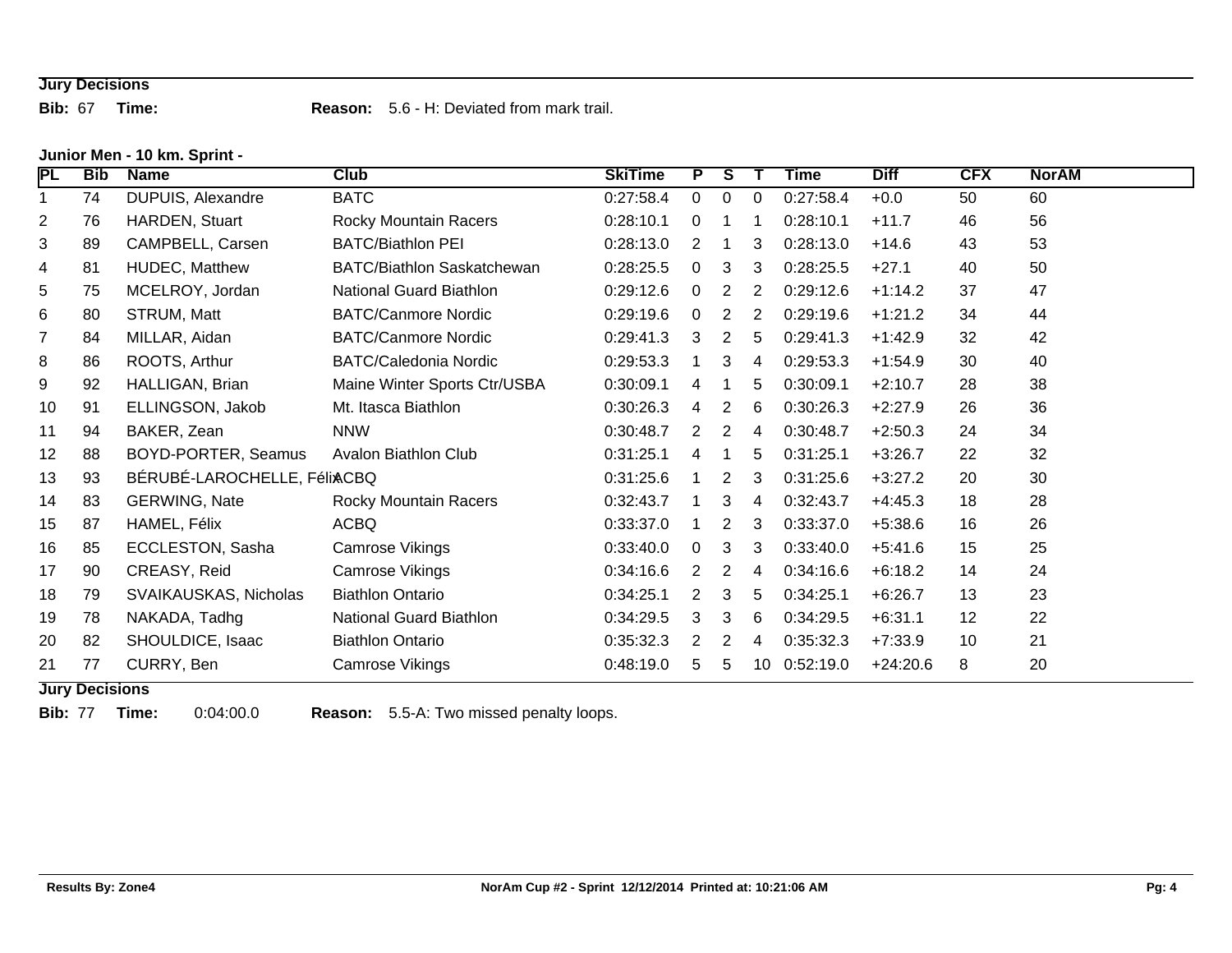| <b>PL</b>      | <b>Bib</b> | <b>Name</b>                 | <b>Club</b>                    | <b>SkiTime</b> | $\overline{P}$ | $\overline{\mathbf{s}}$ | $\mathbf{T}$   | <b>Time</b> | <b>Diff</b> | <b>CFX</b>     | <b>NorAM</b> |
|----------------|------------|-----------------------------|--------------------------------|----------------|----------------|-------------------------|----------------|-------------|-------------|----------------|--------------|
| 1              | 126        | HANNA, Pearce               | <b>Rocky Mountain Racers</b>   | 0:29:48.8      | 1              | $\mathbf{1}$            | $\overline{2}$ | 0:29:48.8   | $+0.0$      | 50             | 60           |
| 2              | 128        | <b>BURNOTTE, Jules</b>      | <b>ACBQ/Biathlon Estrie</b>    | 0:30:16.0      | 4              | 2                       | 6              | 0:30:16.0   | $+27.2$     | 46             | 56           |
| 3              | 115        | EVERETT, Paul               | Methow Valley Biathlon         | 0:31:05.0      | 4              | 0                       | 4              | 0:31:05.0   | $+1:16.2$   | 43             | 53           |
| 4              | 127        | RUNNALLS, Adam              | <b>Calgary Biathlon Racers</b> | 0:31:16.9      | 0              | 3                       | 3              | 0:31:16.9   | $+1:28.1$   | 40             | 50           |
| 5              | 124        | SANCHEZ, Teo                | ACBQ/Chelsea Nordic            | 0:31:27.8      | $\mathbf{1}$   | 3                       | 4              | 0:31:27.8   | $+1:39.0$   | 37             | 47           |
| 6              | 122        | BOLDUC, Zachari             | <b>ACBQ</b>                    | 0:31:40.5      | 2              | $\mathbf 0$             | $\overline{2}$ | 0:31:40.5   | $+1:51.7$   | 34             | 44           |
| $\overline{7}$ | 118        | LAWTON, Jason               | <b>Biathlon Ontario</b>        | 0:31:40.7      | $\overline{2}$ | $\overline{2}$          | 4              | 0:31:40.7   | $+1:51.9$   | 32             | 42           |
| 8              | 114        | <b>BOCHKARNIKOV, Sergey</b> | <b>Calgary Biathlon Racers</b> | 0:31:44.3      | $\mathbf 0$    | 3                       | 3              | 0:31:44.3   | $+1:55.5$   | 30             | 40           |
| 9              | 135        | <b>BOUDREAU, Lucas</b>      | <b>Biathlon PEI</b>            | 0:31:57.8      | 0              | 0                       | 0              | 0:31:57.8   | $+2:09.0$   | 28             | 38           |
| 10             | 105        | BERLING, Chad               | <b>Calgary Biathlon Racers</b> | 0:32:13.3      | $\mathbf{1}$   | 1                       | $\overline{2}$ | 0:32:13.3   | $+2:24.5$   | 26             | 36           |
| 11             | 96         | KIERS, Trevor               | <b>Biathlon Ontario</b>        | 0:32:17.6      | 3              | $\mathbf{1}$            | 4              | 0:32:17.6   | $+2:28.8$   | 24             | 34           |
| 12             | 139        | TREMBLAY, Félix             | La Poursuite                   | 0:32:21.1      | $\overline{2}$ | $\mathbf 0$             | $\overline{2}$ | 0:32:21.1   | $+2:32.3$   | 22             | 32           |
| 13             | 132        | CHAMBERS, Jakob             | <b>Calgary Biathlon Racers</b> | 0:32:24.6      | $\mathbf{1}$   | 3                       | 4              | 0:32:24.6   | $+2:35.8$   | 20             | 30           |
| 14             | 104        | PÉPIN, Charles              | La Poursuite                   | 0:32:30.7      | $\overline{2}$ | 3                       | 5              | 0:32:30.7   | $+2:41.9$   | 18             | 28           |
| 15             | 97         | ALGRA, Jarod                | <b>West Coast Nordics</b>      | 0:32:36.7      | 2              | 1                       | 3              | 0:32:36.7   | $+2:47.9$   | 16             | 26           |
| 16             | 106        | HULSMAN, Thomas             | <b>Foothills Nordic</b>        | 0:32:45.9      | 1              | $\overline{c}$          | 3              | 0:32:45.9   | $+2:57.1$   | 15             | 25           |
| 17             | 110        | QUINN, Tobias               | <b>Biathlon Ontario</b>        | 0:33:15.0      | 3              | 3                       | 6              | 0:33:15.0   | $+3:26.2$   | 14             | 24           |
| 18             | 120        | <b>BOUDREAU, Andre</b>      | <b>Biathlon PEI</b>            | 0:33:21.0      | 3              | 1                       | 4              | 0:33:21.0   | $+3:32.2$   | 13             | 23           |
| 19             | 108        | REIMER, Jason               | Biathlon Saskatchewan          | 0:33:43.4      | $\overline{2}$ | $\overline{2}$          | 4              | 0:33:43.4   | $+3:54.6$   | 12             | 22           |
| 20             | 129        | ALTWASSER, Nicholas         | <b>Foothills Nordic</b>        | 0:33:50.6      | $\overline{2}$ | 1                       | 3              | 0:33:50.6   | $+4:01.8$   | 10             | 21           |
| 21             | 117        | KREITZ, Bobby               | Caledonia Nordic Ski Club      | 0:34:08.2      | 0              | 3                       | 3              | 0:34:08.2   | $+4:19.4$   | 8              | 20           |
| 22             | 99         | FABBRI, Lucas               | <b>Canmore Nordic</b>          | 0:34:11.6      | 0              | 2                       | 2              | 0:34:11.6   | $+4:22.8$   | 7              | 19           |
| 23             | 107        | VOGEL, Emile                | Camrose Vikings                | 0:34:14.2      | 4              | $\mathbf{1}$            | 5              | 0:34:14.2   | $+4:25.4$   | 6              | 18           |
| 24             | 103        | SHERBA, Logan               | Caledonia Nordic Ski Club      | 0:34:38.7      | 2              | 1                       | 3              | 0:34:38.7   | $+4:49.9$   | 5              | 17           |
| 25             | 121        | RICHARD, Josh               | <b>Biathlon PEI</b>            | 0:35:13.9      | 1              | 4                       | 5              | 0:35:13.9   | $+5:25.1$   | 4              | 16           |
| 26             | 102        | PASCUZZO, Joseph            | <b>Biathlon Ontario</b>        | 0:35:41.2      | 0              | 1                       | $\mathbf 1$    | 0:35:41.2   | $+5:52.4$   | 3              | 15           |
| 27             | 95         | MUNRO, Wesley               | <b>Calgary Biathlon Racers</b> | 0:35:43.8      | 3              | $\overline{c}$          | 5              | 0:35:43.8   | $+5:55.0$   | $\overline{2}$ | 14           |
| 28             | 131        | NOTSCHAELE, Branden         | <b>Biathlon Saskatchewan</b>   | 0:35:47.3      | 0              | 3                       | 3              | 0:35:47.3   | $+5:58.5$   | $\mathbf 1$    | 13           |
| 29             | 112        | SAUNDERS, Brad              | <b>Foothills Nordic</b>        | 0:35:57.7      | $\mathbf 1$    | 2                       | 3              | 0:35:57.7   | $+6:08.9$   |                | 12           |
| 30             | 101        | GREEN, Michio               | Biathlon Saskatchewan          | 0:36:12.0      | 3              | 1                       | 4              | 0:36:12.0   | $+6:23.2$   |                | 11           |
| 31             | 111        | EGAN, Connor                | <b>Calgary Biathlon Racers</b> | 0:36:31.3      | $\mathbf{2}$   | 3                       | 5              | 0:36:31.3   | $+6:42.5$   |                | 10           |

# **Youth Men - 10 km. Sprint -**